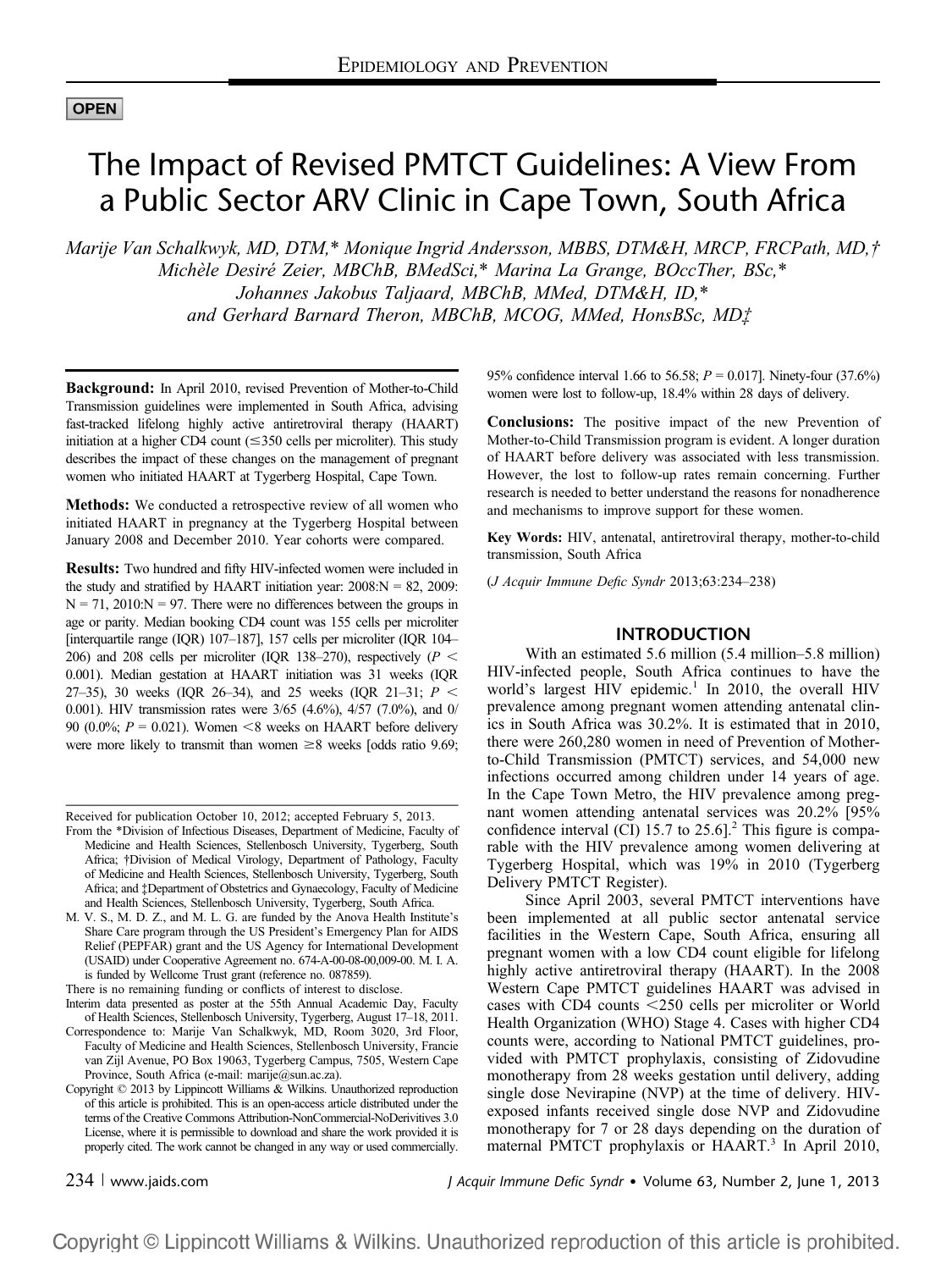revised PMTCT guidelines were implemented, proposing fast-tracked HAART initiation within 2 weeks of diagnosis for all women with CD4 counts  $\leq$ 350 cells per microliter or WHO stage 3 or 4 disease. Dual therapy is advised at earlier gestation, from 14 weeks onwards. HIV-exposed infants receive a minimum of 6 weeks of NVP.<sup>4</sup>

In the developed world, HIV transmission rates can be minimized to 0%–2.9% when HAART is initiated early in pregnancy.5,6 Limited cohort data are available that report the performance of the ART services in the public sector in South Africa. The national PMTCT evaluation survey reported an overall MTCT rate of 3.9% (1.9–5.8) in the Western Cape in 2010.<sup>7</sup> A recent study from a community-based clinic in Cape Town described a rate of 5.1% in women initiated on HAART before delivery.<sup>8</sup> This study describes the cohort of pregnant women who initiated HAART at Tygerberg Infectious Diseases (ID) Clinic and describes the annual MTCT outcomes to evaluate the impact of the new guidelines.

## METHODS

The Tygerberg ID Clinic is based in Tygerberg Academic Hospital and provides tertiary level infectious diseases specialist care to half of the Western Cape Province and primary level ART care to the population living in Tygerberg subdistrict. Pregnant women requiring HAART are referred from the Tygerberg High Risk Antenatal Care Clinic (ANC) and several community-based ANC clinics in the subdistrict that have no ART facilities. We conducted a retrospective cohort study and reviewed all women who initiated HAART in pregnancy at Tygerberg ID Clinic between January 2008 and December 2010. Clinical data of all patients referred to Tygerberg are routinely collected on a prospectively maintained clinic database in the Tygerberg ID Clinic, supported by funding from the President's Emergency Plan for AIDS Relief. Indicators extracted for the study were baseline CD4 count, gestation at booking, first ART clinic visit, HAART initiation and delivery, duration of HAART before delivery and before lost to follow-up (LTFU) and concurrent comorbidities including WHO clinical HIV staging. Neonatal outcomes were verified with the Tygerberg Delivery PMTCT Register and the regional laboratory polymerase chain reaction (PCR) test database.

Data were captured on a customized MS Excel spread sheet and analyzed using Statistica version 10 (Statsoft, Tulsa, OK). Descriptive statistics were performed per year cohort, using medians and standard deviations to include their measure of spread. Mann–Whitney U tests were used to compare medians. Contingency tables were constructed and Fisher exact, and  $\chi^2$  tests were done to determine significant differences between proportions. Two-tailed  $P < 0.05$  were considered statistically significant. Odds ratios (ORs) were calculated to determine the risk of vertical transmission. The study was approved by the University of Stellenbosch Health Research Ethics Committee (N11/04/132).

#### RESULTS

During the 3-year study period, 250 pregnant women initiated lifelong HAART at Tygerberg ID Clinic. The majority of this cohort (69%) presented with uncomplicated WHO stage I HIV infection. A total of 256 live births were reported, including 12 pairs of twins. The study group was stratified per initiation year: 2008  $N = 82$  patients, 2009  $N =$ 71 patients,  $2010 \text{ N} = 97$  patients. Patient demographics are presented in Table 1. Baseline characteristics of the 3 groups were comparable, with no statistical difference in median age, parity, and gestation at delivery. Besides an expedited HAART initiation after booking, no other significant differences were found comparing the 2009 cohort to the 2008 cohort. Median CD4 count at the first antenatal clinic visit was significantly different in 2010 compared with that in 2009 {208 cells per microliter [interquartile range (IQR) 138–270] vs. 157 cells per microliter [IQR 104–206],  $P <$ 0.001} and in association with the proportion of patients presenting with WHO stage 3 or 4 clinical disease was significantly different in 2010 as well (11.3% vs. 23.9%,  $P = 0.030$ ). Also, median gestation at the first antenatal clinic visit [17 weeks

| <b>Maternal Characteristics</b><br><b>Total initiations</b>                          | N            | Overall<br>250   | 2008<br>82      | 2009<br>71      | $P^*$ | 2010<br>97       | P <sub>1</sub> |
|--------------------------------------------------------------------------------------|--------------|------------------|-----------------|-----------------|-------|------------------|----------------|
| Age $(yrs)$                                                                          | Median (IQR) | $28(25-32)$      | $28(25-32)$     | $27(25-32)$     | 0.356 | $29(25-33)$      | 0.186          |
| Parity                                                                               | Median (IQR) | $1(0-2)$         | $1(1-2)$        | $1(0-1)$        | 0.089 | $1(0-2)$         | 0.105          |
| Gestation at delivery (wks)                                                          | Median (IQR) | $39(37-40)$      | $39(38-40)$     | $39(37-40)$     | 0.238 | $39(37-40)$      | 0.740          |
| Baseline CD4 count (cells per microliter)                                            | Median (IOR) | $176(112 - 218)$ | $155(107-187)$  | 157 (104-206)   | 0.460 | $208(138-270)$   | < 0.001        |
| $CD4$ count $\leq$ 200 cells per microliter                                          | N(%)         | 160(64.0)        | 67(81.7)        | 52 (73.2)       | 0.209 | 41 $(42.3)$      | < 0.001        |
| WHO stage 3 or 4                                                                     | N(%)         | 44 (17.6)        | 16(19.5)        | 17(23.9)        | 0.506 | 11(11.3)         | 0.030          |
| Gestation at booking (wks)                                                           | Median (IOR) | $20(15-26)$      | $21(15-26)$     | $23(16-27)$     | 0.378 | $17(14-25)$      | 0.026          |
| Gestation at HAART initiation (wks)                                                  | Median (IQR) | $29(24-34)$      | $31(27-35)$     | $30(26-34)$     | 0.321 | $25(21-31)$      | < 0.001        |
| Duration HAART before delivery (wks)                                                 | Median (IOR) | $9.0(5.1-14.1)$  | $8.0(4.7-11.6)$ | $7.4(3.9-12.0)$ | 0.995 | $13.1(7.7-17.9)$ | < 0.001        |
| $HAART \geq 8$ wks before delivery                                                   | N(%)         | 143 (58.8)       | 41 $(50.6)$     | 32(47.8)        | 0.729 | 70(73.7)         | < 0.001        |
| Duration booking till initiation (wks)                                               | Median (IQR) | $6.7(4.6-11.4)$  | $8.9(6.0-13.1)$ | $7.0(4.3-11.0)$ | 0.023 | $5.1(3.7-9.0)$   | 0.173          |
| Duration first visit till initiation (wks)                                           | Median (IQR) | $1.9(1.0-3.0)$   | $2.1(1.0-3.1)$  | $2.0(0.8-3.8)$  | 0.940 | $1.1(1.0-2.0)$   | 0.030          |
| *Comparison between 2008 and 2009.<br><sup>†</sup> Comparison between 2009 and 2010. |              |                  |                 |                 |       |                  |                |

 $\degree$  2013 Lippincott Williams & Wilkins www.jaids.com | 235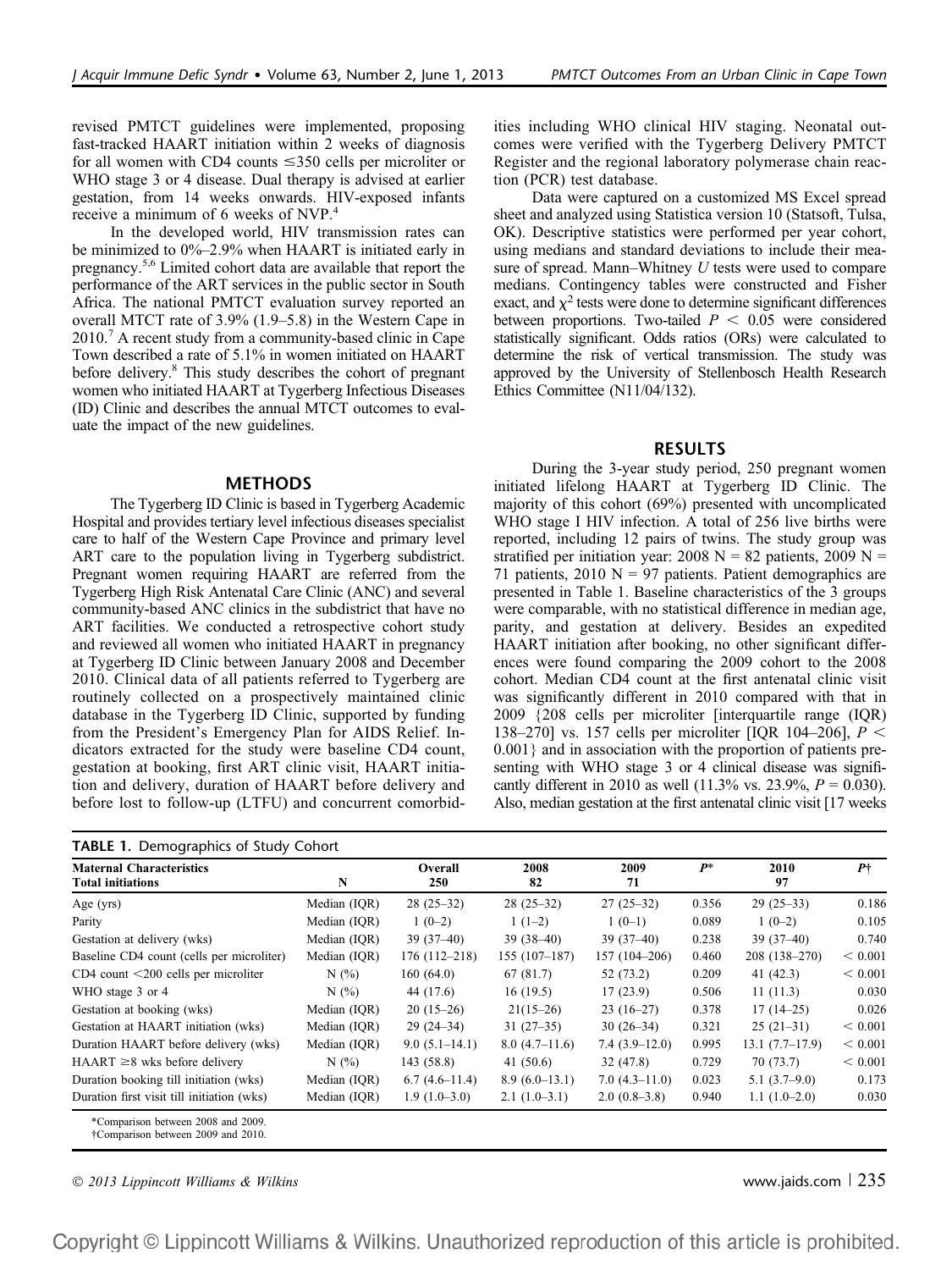(IQR 14–25) vs. 23 weeks (IQR 16–27),  $P = 0.026$ ] and median gestation at HAART initiation [25 weeks (IQR 21–31) vs. 30 weeks (IQR 26–34),  $P < 0.001$ ] were significantly different in 2010 compared with that in 2009. The percentage of women receiving  $>8$  weeks of HAART before delivery increased significantly from 47.8% in 2009 to 73.7% in 2010 ( $P < 0.001$ ).

We compared the first antenatal clinic visit with first visit date at our facility and HAART initiation date. The median time between the first antenatal visit and the actual HAART initiation did not differ between 2009 and 2010 ( $P = 0.173$ ). The median time between first clinic attendance at our facility and HAART initiation however was significantly different in 2010 compared with that in 2009 [1.1 weeks (IQR 1.0–2.0) vs. 2.0 weeks (IQR  $(0.8-3.8), P = 0.030$ .

Neonatal outcomes are presented in Table 2. Out of a total of 256 live births, 212 (82.8%) follow-up neonatal HIV PCR results were found. There was a significant improvement in the availability of PCR results from 57/75 (76.0%) in 2009 to 90/99 (90.9%) in 2010 ( $P = 0.016$ ). HIV transmission rates per year cohort were 4.6% (n = 3), 7.0% (n = 4), and 0.0%  $(n = 0)$ , which were significantly lower in 2010 compared with 2009 ( $P = 0.021$ ). The duration of HAART before delivery was known in 242 (96.8%) cases, of which 211 had a known PCR result (Table 3). Women on HAART for  $\leq$ 8 weeks before delivery were more likely to transmit than women who were on HAART for  $>8$  weeks [OR 9.69 (95% CI 1.66 to 56.58, P = 0.017)]. No significant association was found between maternal age, maternal parity, booking CD4 count, WHO staging, booking gestation or delivery gestation, and HIV transmission.

Of 250 women initiated, 99 were LTFU of whom 46 (18.4%) within 28 days of delivery and 94 (37.6%) within a year of HAART initiation (Table 4). LTFU numbers per initiation year were 26 (31.7%), 39 (54.9%), and 34 (35.1%), with 46/99 (46.5%) of all LTFU occurring within the first 8 weeks after HAART initiation. LTFU rates were higher in 2009 compared

with those in 2008 but improved again in 2010. LTFU women who were initiated on 36 weeks of gestation and later were significantly more likely to become LTFU within 4 weeks of initiation [7/27 (25.9%), vs. 23/223 (10.3%),  $P = 0.028$ ].

## **DISCUSSION**

We describe the characteristics of a cohort of pregnant women who initiated lifelong HAART during pregnancy in an urban public ART clinic in the Western Cape, South Africa, over 3 consecutive years.

When comparing the 2010 cohort with the 2009 cohort, we found that the median CD4 count at the first antenatal visit increased significantly. We also found that the median gestation at first antenatal visit and median gestation at HAART initiation had decreased. Not surprisingly, there was also a significant increase in the duration of HAART until delivery. This is in line with the revision of the national PMTCT protocol in April  $2010<sup>4</sup>$  ensuring that more pregnant women are eligible for HAART referral by increasing the cutoff CD4 count from 250 to 350 cells per microliter and recommending fast-tracked HAART initiation within 2 weeks of diagnosis, from 14-week gestation. Compared with a study from Cape Town describing a cohort of HIV-infected pregnant women from 2005 with a median gestation at HAART initiation of 32 weeks,<sup>9</sup> our cohort showed an earlier gestation at initiation from 31 weeks in 2008 to 25 weeks in 2010. As a consequence of this, the percentage of women receiving HAART for  $>8$  weeks before delivery increased from 48.1% in 2008 (comparable with the 2005 rate in that study) to 73.7% in 2010. Thus, the new guideline has impacted the earlier initiation of therapy at higher CD4 count, an important factor in reducing MTCT.

Gestation at the first antenatal visit, HAART initiation, and delivery has been verified with antenatal records where

| <b>Neonatal Outcomes</b>      |     | Overall    | 2008      | 2009      | $P^*$ | 2010      | P†    |
|-------------------------------|-----|------------|-----------|-----------|-------|-----------|-------|
| Total initiations             | N   | 250        | 82        | 71        |       | 97        |       |
| Delivery method unknown       | N(% | 44 (17.6)  | 8(9.8)    | 12(16.9)  | 0.233 | 24(25.3)  | 0.248 |
| Vaginal delivery              | N(% | 139(55.6)  | 52 (63.4) | 38 (53.5) | 0.215 | 49 (51.6) | 0.700 |
| Cesarean section              | N(% | 65(26.0)   | 22(26.8)  | 21(29.6)  | 0.706 | 22(23.2)  | 0.312 |
| Intrauterine death            | N   |            |           |           |       |           |       |
| Miscarriage                   | N   |            |           |           |       |           |       |
| Mother/fetus death            | N   |            | 0         |           |       |           |       |
| Termination of pregnancy      | N   |            | 0         |           |       |           |       |
| Early neonatal death          | N   |            |           |           |       |           |       |
| Twins                         | N   | 12         | 3         |           |       |           |       |
| Total live births             | N   | 256        | 82        | 75        |       | 99        |       |
| Positive PCR                  | N   |            | 3         |           |       | 0         |       |
| Negative PCR                  | N   | 205        | 62        | 53        |       | 90        |       |
| Unknown PCR                   | N   | 44         | 17        | 18        |       | 9         |       |
| Total known PCR results       | N(% | 212 (82.8) | 65(79.3)  | 57 (76.0) | 0.876 | 90 (90.9) | 0.016 |
| Pos babies/live babies tested | N(% | 7/212(3.3) | 3/65(4.6) | 4/57(7.0) | 0.704 | 0/90(0.0) | 0.021 |

236 <sup>|</sup> www.jaids.com 2013 Lippincott Williams & Wilkins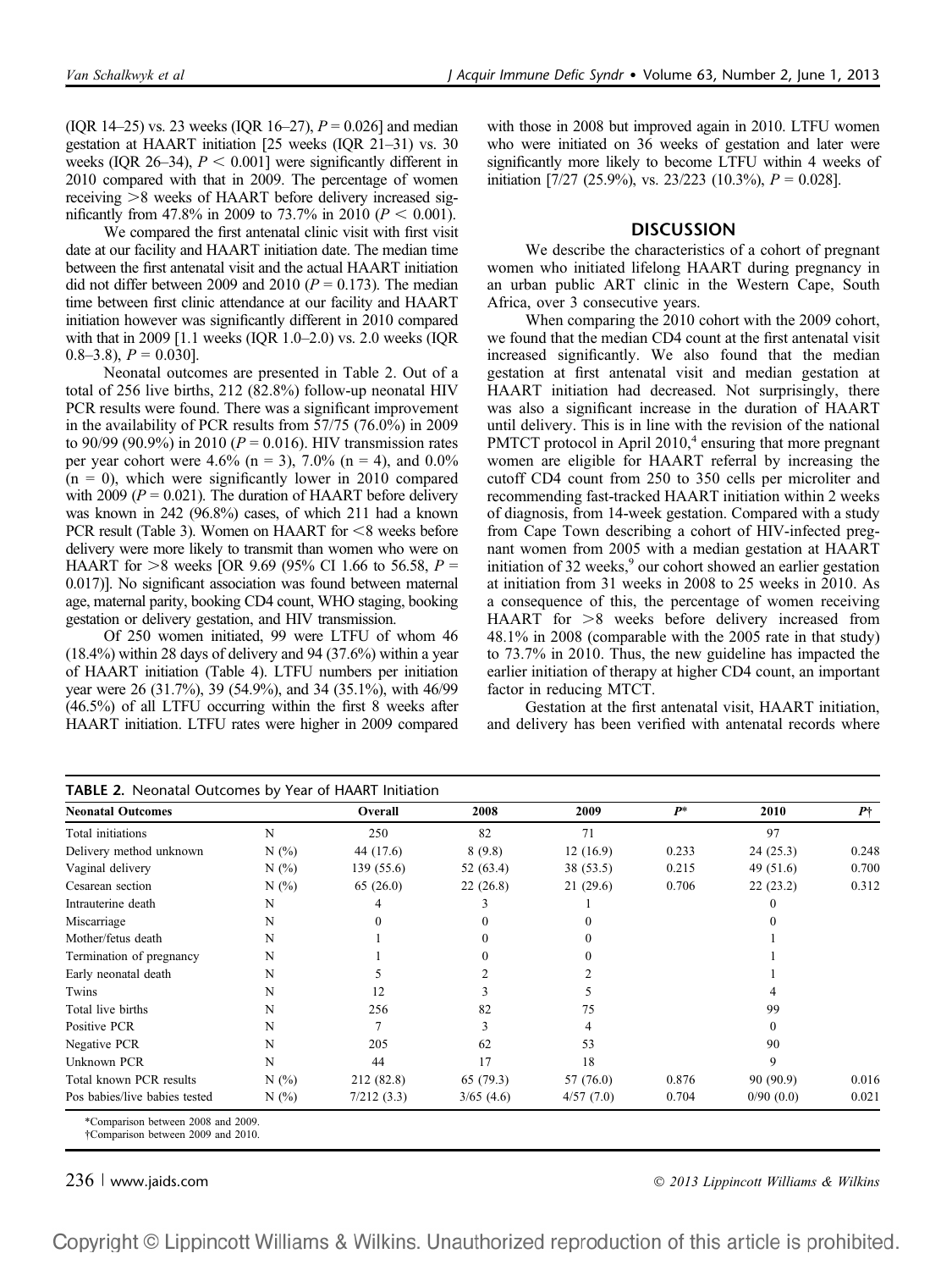| <b>Maternal Characteristics and Neonatal Outcomes</b> | <b>Positive PCR</b><br>6 | <b>Negative PCR</b><br>78 | <b>OR</b><br>9.69 | 95% CI<br>1.66–56.58 | 0.017          |       |
|-------------------------------------------------------|--------------------------|---------------------------|-------------------|----------------------|----------------|-------|
| Total HAART duration <8 wks*<br>N                     |                          |                           |                   |                      |                |       |
| Total HAART duration $\geq 8$ wks*                    | N                        |                           | 126               |                      |                |       |
| Booking CD4 count $\leq 100$ cells per microliter     | N                        |                           | 38                | 1.76                 | $0.34 - 9.22$  | 0.619 |
| Booking CD4 count $\geq 100$ cells per microliter     | N                        |                           | 167               |                      |                |       |
| Delivery gestation $\leq$ 37 wks                      | N                        | $\mathfrak{D}$            | 32                | 2.16                 | $0.42 - 11.20$ | 0.312 |
| Delivery gestation $\geq$ 37 wks                      | N                        |                           | 173               |                      |                |       |

possible. However, only 63% of the study participants booked before 24 weeks of gestation, and no accurate estimation of gestation by ultrasound can be established thereafter. Although booking gestation improved significantly in 2010 with a median of 17 weeks, still 9.2% of women booked at or after 30 weeks of gestation. Overall booking gestation is still late in pregnancy, limiting the window of opportunity for successful HAART initiation before delivery. Women should be encouraged to book early in pregnancy. Further research is needed to identify factors causing delays in booking.

The changes in the guideline do not seem to have expedited the referral process for HAART initiation. Although improvement was found in the median time between booking and actual HAART initiation in 2009, no further improvement was found after the introduction of the guideline in 2010, with the median time still  $>5$  weeks. It is therefore clear that fasttracking HAART initiation itself was not responsible for the reduction in MTCT, but rather that earlier HAART initiation at a higher CD4 count was the main contributor to this outcome.

Greater improvements might still be achievable by eliminating delays in the referral process for HAART initiation. In 2010, only 4.1% of pregnant women were initiated within the stipulated time period of 2 weeks after HIV diagnosis as per PMTCT guideline. This clearly identifies the current bottleneck of the referral system and poor integration of services. The median time between the first visit and HAART initiation at our facility was significantly shorter in 2010 at a median of 1.1 weeks, indicating that most treatment delay occurs during referral to our facility. Generally, delay is caused by awaiting laboratory results. Whether on-site rapid CD4 count measurement could shorten referral delay for pregnant women should be investigated, as this would minimize the time to establish HAART eligibility. Baseline blood could be drawn in the ANC facility upon referral, enabling ART clinicians with access to regional laboratory results to initiate HAART at the first visit if desired. Referral delay from the ANC facility to the ART facility might be caused by limited booking capacity for new referrals at the ART facility and requires investigation. Expansion of ART sites in the community with fast-track appointment slots for pregnant women is recommended. Integration of services with ANC health workers initiating and monitoring HAART is proposed, as this would eliminate the referral process entirely. Health policy changes toward universal HAART initiation for all HIV-positive pregnant women regardless of CD4 count would both reduce MTCT and simplify the initiation process.

The HIV transmission rate has decreased significantly with no transmission detected in 2010, compared with 7.0% in 2009. In 2010, the vertical HIV transmission rate at Tygerberg ID Clinic was comparable with the rates achieved in developed countries, which is an important milestone. Further studies are needed to show the impact on maternal health of starting therapy at higher CD4 counts. Our study confirmed that a longer duration of HAART in pregnancy was associated with decreased HIV transmission. No significant association was found between maternal age, maternal parity, booking CD4 count, booking gestation or delivery gestation, and HIV transmission. These findings are in agreement with previous reported data from a similar cohort in Cape Town.<sup>8</sup>

The availability of neonatal PCR results had significantly improved in 2010, with only 9.1% of PCR results unknown compared to 24% in 2009. Several factors contribute to the unavailability of neonatal PCR results, such as early neonatal death, migration, LTFU, errors in personal detail registration at the National Health Laboratory Service or Community Health Clinic, and lack of

| Lost to Follow-Up                  |      | Overall    | 2008<br>82 | 2009<br>71 | $P^*$ | 2010<br>97 | P†    |
|------------------------------------|------|------------|------------|------------|-------|------------|-------|
| <b>Total initiations</b>           |      | <b>250</b> |            |            |       |            |       |
| $LTFU < 1$ yr after initiation     | N(%) | 94 (37.6)  | 25(30.5)   | 36(50.7)   | 0.011 | 34(35.1)   | 0.042 |
| $LTFU \leq 8$ wks after initiation | N(%) | 46(18.4)   | 13(15.8)   | 20(28.2)   | 0.065 | 13(13.4)   | 0.017 |
| LTFU within 28 d of delivery       | N(%) | 46(18.4)   | 16(19.5)   | 20(28.2)   | 0.208 | 10(10.3)   | 0.003 |

 $\degree$  2013 Lippincott Williams & Wilkins www.jaids.com | 237